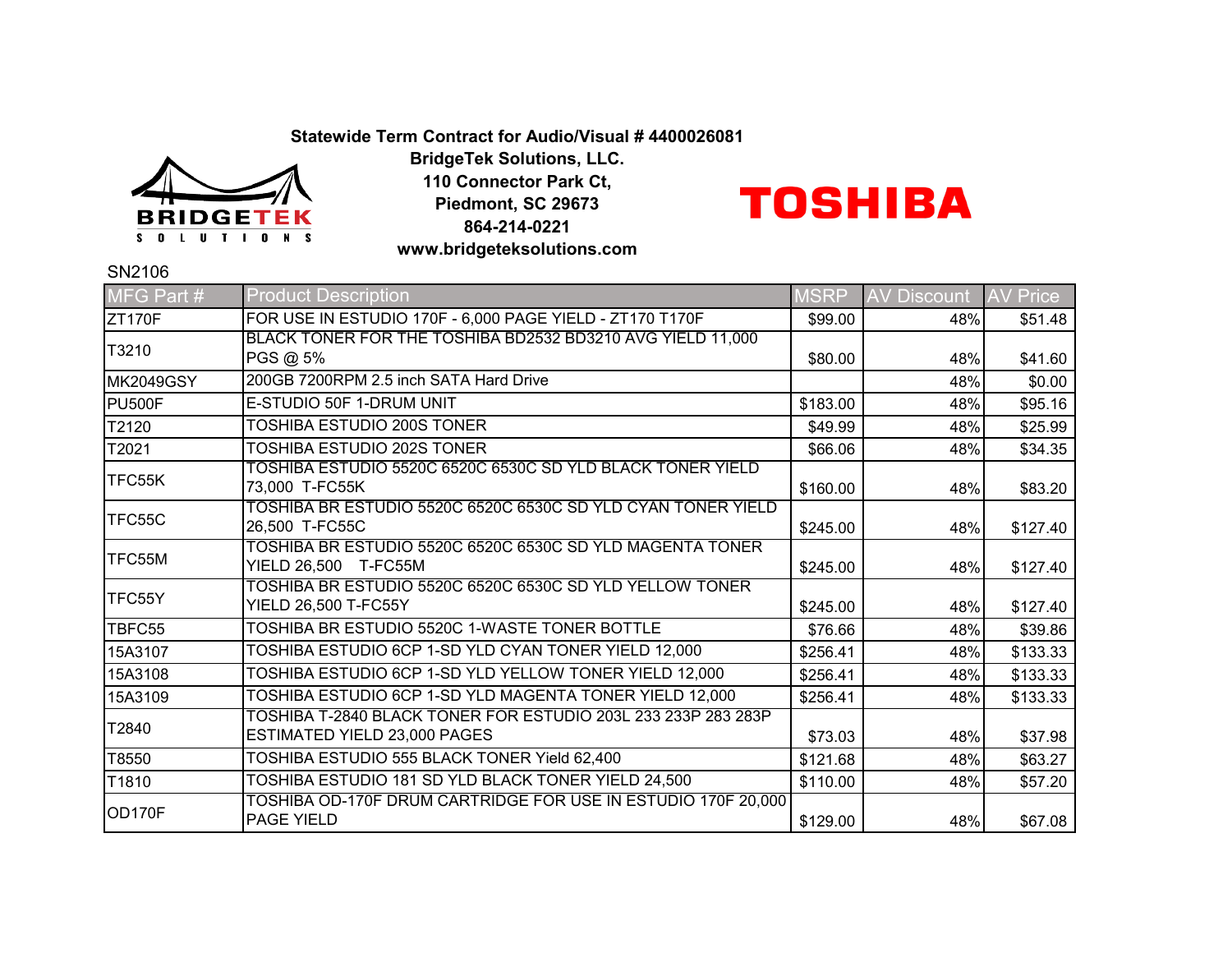|                  | TOSHIBA SINGLE TONER T-1640 TONER FOR USE IN ESTUDIO 163 165                                                     |          |     |          |
|------------------|------------------------------------------------------------------------------------------------------------------|----------|-----|----------|
| T1640            | 203 205                                                                                                          | \$139.00 | 48% | \$72.28  |
| T1900            | TOSHIBA T-1900 TONER / DEVELOPER / DRUM CARTRIDGE FOR USE IN                                                     |          |     |          |
|                  | ESTUDIO 190F ES190F PAGE YIELD 10,000                                                                            | \$299.00 | 48% | \$155.48 |
| T2340            | TOSHIBA T-2340 TONER FOR USE IN ESTUDIO 202L 232 282                                                             | \$90.00  | 48% | \$46.80  |
| T6000            | TOSHIBA T-6000 TONER CARTRIDGE FOR USE IN ESTUDIO 520 600 620                                                    |          |     |          |
|                  | 720 850 - 6,000 PAGE YIELD                                                                                       | \$199.00 | 48% | \$103.48 |
| <b>MK7559GSM</b> | 750 GB - Internal - 2.5 - Serial ATA - 5400 RPM - 12 Ms                                                          |          | 48% | \$0.00   |
| T-7200           | TOSHIBA BLACK TONER CARTRIDGE ESTIMATED YIELD 62,400 PAGES                                                       |          |     |          |
|                  | AT 5% FOR USE IN ESTUDIO 523 603 723 853 ALSO CALLED T7200                                                       | \$131.00 | 48% | \$68.12  |
| T4520            | TOSHIBA BLACK TONER CARTRIDGE FOR USE IN ESTUDIO 350 352 353                                                     |          |     |          |
|                  | 450 452 453 ESTIMATED YIELD 21,000 PAGES                                                                         | \$53.00  | 48% | \$27.56  |
| TFC25K           | TOSHIBA BLACK TONER CARTRIDGE FOR USE IN ESTUDIO 2040C                                                           |          |     |          |
|                  | 2540C 3040C 3540C 4540C ESTIMATED YIELD 34,2000 PAGES                                                            | \$129.00 | 48% | \$67.08  |
| TFC25C           | TOSHIBA CYAN TONER CARTRIDGE FOR USE IN ESTUDIO 2040C 2540C                                                      |          |     |          |
|                  | 3040C 3540C 4540C ESTIMATED YIELD 26,800 PAGES                                                                   | \$230.00 | 48% | \$119.60 |
| TFC25M           | TOSHIBA MAGENTA TONER CARTRIDGE FOR USE IN ESTUDIO 2040C<br>2540C 3040C 3540C 4540C ESTIMATED YIELD 26,800 PAGES |          |     |          |
|                  | TOSHIBA YELLOW TONER CARTRIDGE FOR USE IN ESTUDIO 2040C                                                          | \$230.00 | 48% | \$119.60 |
| TFC25Y           | 2540C 3040C 3540C 4540C ESTIMATED YIELD 26,800 PAGES                                                             | \$230.00 | 48% | \$119.60 |
|                  | TOSHIBA BLACK TONER CARTRIDGE FOR USE IN ESTUDIO 5540C                                                           |          |     |          |
| TFC65K           | 6550C ESTIMATED YIELD 77,400 ALSO CALLED T-FC65K                                                                 | \$250.00 | 48% | \$130.00 |
|                  | TOSHIBA CYAN TONER CARTRIDGE FOR USE IN ESTUDIO 5540C 6550C                                                      |          |     |          |
| TFC65C           | ESTIMATED YIELD 29,500 ALSO CALLED T-FC65C                                                                       | \$399.00 | 48% | \$207.48 |
|                  | <b>TOSHIBA MAGENTA TONER CARTRIDGE FOR USE IN ESTUDIO 5540C</b>                                                  |          |     |          |
| TFC65M           | 6550C ESTIMATED YIELD 29,500 ALSO CALLED T-FC65M                                                                 | \$399.00 | 48% | \$207.48 |
|                  | TOSHIBA YELLOW TONER CARTRIDGE FOR USE IN ESTUDIO 5540C                                                          |          |     |          |
| TFC65Y           | 6550C ESTIMATED YIELD 29,500 ALSO CALLED T-FC65Y                                                                 | \$399.00 | 48% | \$207.48 |
| 24B2069          | TOSHIBA ESTUDIO 205CP 1-SD RETURN PROG BLACK                                                                     | \$175.00 | 48% | \$91.00  |
| MQ01ABD100       | 1 TB - 2.5 - Serial ATA - 5400 RPM - 8 MB - 12 Ms                                                                |          | 48% | \$0.00   |
| HDKCB16          | HDKCB16 500GB 2.5 7mm MOBILE                                                                                     |          | 48% | \$0.00   |
| HDTC707XW3A1     | 750GB Canvio Connect White                                                                                       | \$109.99 | 48% | \$57.19  |
|                  |                                                                                                                  |          |     |          |
| T4590            | TOSHIBA BLACK TONER CARTRIDGE FOR USE IN ESTUDIO 206L 256                                                        |          |     |          |
|                  | 306 356 456 506 ESTIMATED YIELD 36,600 PAGES ALSO CALLED T-4590                                                  | \$129.00 | 48% | \$67.08  |
| 21793            | TOSHIBA WASTE RECEPTACLE FOR USE IN ESTUDIO 2500C 3500C                                                          |          |     |          |
|                  | 3510C ALSO CALLED TB-FC35                                                                                        | \$39.99  | 48% | \$20.79  |
| HDKCC01          | 320GB 7200RPM 2.5in SATA 3 Year Warranty                                                                         |          | 48% | \$0.00   |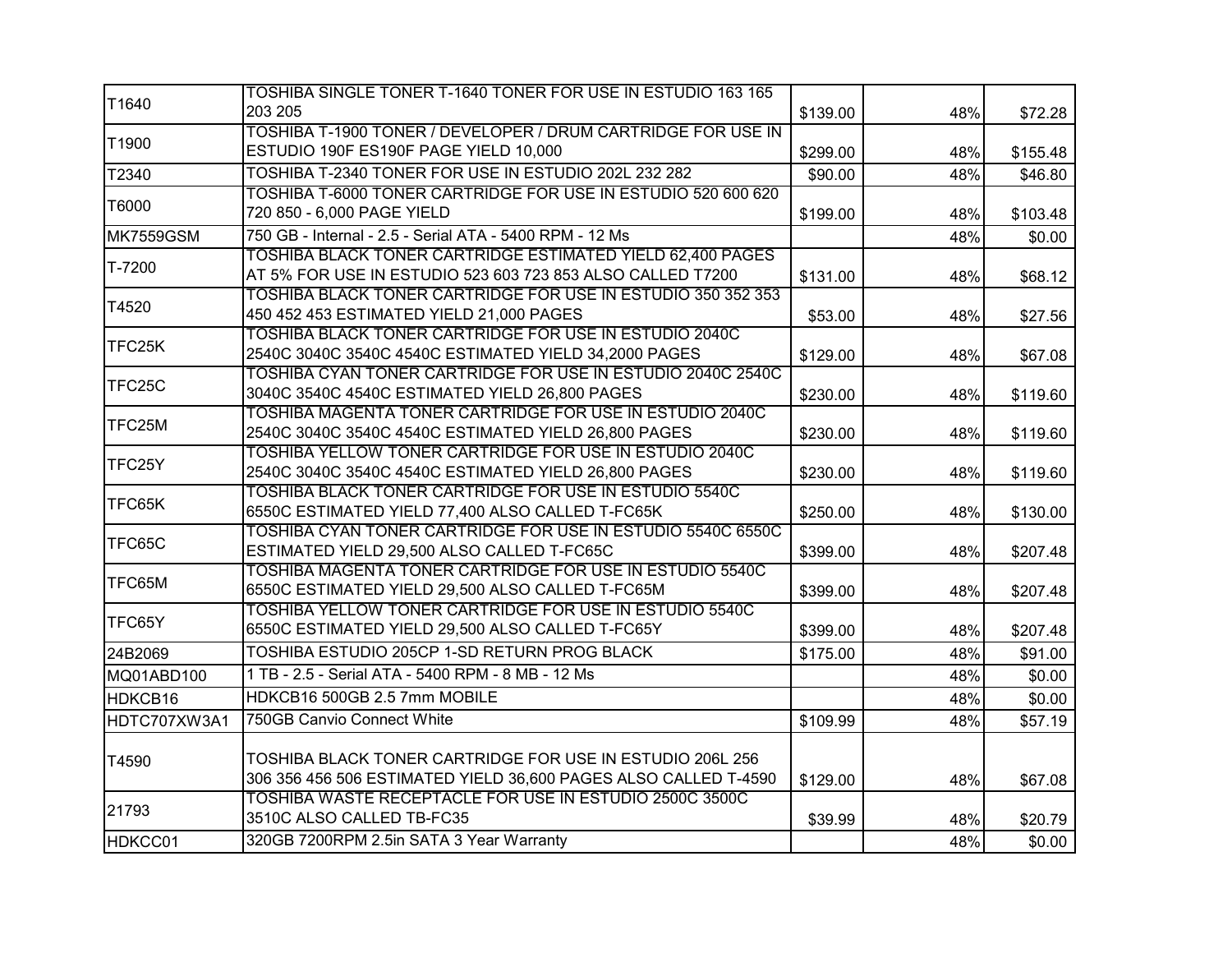| HDKCC00             | 500GB 7200RPM 2.5in SATA 3 Year Warranty                                                                                                      |          | 48% | \$0.00   |
|---------------------|-----------------------------------------------------------------------------------------------------------------------------------------------|----------|-----|----------|
| HDKDA02             | Automotive Grade 4200RPM SATA -30C to 85C Temp.                                                                                               |          | 48% | \$0.00   |
| HDKDA01             | Automotive Grade 4200RPM SATA -30C to 85C Temp.                                                                                               |          | 48% | \$0.00   |
| HDKDA00             | Automotive Grade 4200RPM SATA -30C to 85C Temp.                                                                                               |          | 48% | \$0.00   |
| T8560               | TOSHIBA T-8560 BLACK TONER CARTRIDGE FOR USE IN ESTUDIO 556<br>656 756 856 ESTIMATED YIELD 73,000 PAGES ALSO CALLED<br>6AK00000212            | \$159.00 | 48% | \$82.68  |
| TFC30UK             | TOSHIBA T-FC30U-K BLACK TONER CARTRIDGE FOR USE IN ESTUDIO<br>2050C 2051C 2550C 2551C ESTIMATED YIELD 38,400 PAGES                            | \$89.00  | 48% | \$46.28  |
| TFC30UC             | TOSHIBA T-FC30U-C CYAN TONER CARTRIDGE FOR USE IN ESTUDIO<br>2050C 2051C 2550C 2551C ESTIMATED YIELD 33,600 PAGES                             | \$199.00 | 48% | \$103.48 |
| TFC30UM             | TOSHIBA T-FC30U-M MAGENTA TONER CARTRIDGE FOR USE IN<br>ESTUDIO 2050C 2051C 2550C 2551C ESTIMATED YIELD 33,600 PAGES                          | \$199.00 | 48% | \$103.48 |
| TFC30UY             | TOSHIBA T-FC30U-Y YELLOW TONER CARTRIDGE FOR USE IN ESTUDIO<br>2050C 2051C 2550C 2551C ESTIMATED YIELD 33,600 PAGES                           | \$199.00 | 48% | \$103.48 |
| MC04ACA200E         | HDERR13GEA51 SATA 7.2K 512e 2TB 3 years 140 MiB/s                                                                                             |          | 48% | \$0.00   |
| MC04ACA400E         | HDERR11GEA51 SATA 7.2K 512e 4TB 3 years 150 MiB/s                                                                                             |          | 48% | \$0.00   |
| MC04ACA500E         | HDEPR10GEA51 SATA 7.2K 512e 5TB 3 years 170 MiB/s                                                                                             |          | 48% | \$0.00   |
| AB000200003         | Hard drive-2TB Toshiba                                                                                                                        |          | 48% | \$0.00   |
| MG04SCA60EE         | HDEPF10GEA51 6TB 3.5 SAS 7200 RPM 512e                                                                                                        |          | 48% | \$0.00   |
| HDWD105XZSTA        | 500GB Desktop PC Internal Hard Drive 7200RPM 64MB (P300), 3.5in, SATA 6<br>Gb/s,2 years Limited Warranty                                      | \$44.99  | 48% | \$23.39  |
| HDWE140XZSTA        | 4TB Performance Desktop and Gaming Internal HDD 7200RPM 128MB<br>(X300), 3.5in, SATA 6 Gb/s, 2 years Limited Warranty                         | \$119.99 | 48% | \$62.39  |
| MD04ACA400          | HDETR11GEA51 4TB 7200RPM 3.5 SATA                                                                                                             |          | 48% | \$0.00   |
| HDETR <sub>10</sub> | 5TB 7200RPM 3.5 SATA                                                                                                                          |          | 48% | \$0.00   |
| HDETS <sub>10</sub> | 6TB 7200RPM 3.5 SATA                                                                                                                          |          | 48% | \$0.00   |
| HDKCB17             | 320GB 5400 RPM 2.5 HDD 320GB 5400 RPM 2.5 HDD                                                                                                 |          | 48% | \$0.00   |
| T4530               | TOSHIBA T-4530 BLACK TONER CARTRIDGE FOR USE IN ESTUDIO 205L<br>205SE 255 255SE 305 305SE 355 355SE 455 455SE ESTIMATED YIELD<br>30,000 PAGES | \$80.00  | 48% | \$41.60  |
| MG04ACA600E         | HDEPS10GEA51F 6TB 7200RPM 3.5 SATA 512e                                                                                                       |          | 48% | \$0.00   |
| MG04ACA600A         | HDEPS20GEA51F 6TB 7200RPM 3.5 SATA 4Kn                                                                                                        |          | 48% | \$0.00   |
| AL14SEB045N         | HDEBF04GEA51 450GB 10K RPM2.5 SAS ENTERPRISE                                                                                                  |          | 48% | \$0.00   |
| AL14SEB090N         | HDEBF02GEA51 900GB 10K RPM 2.5 SAS ENTERPRISE                                                                                                 |          | 48% | \$0.00   |
| MG04ACA200N         | HDEPR03GEA51 3.5 Tomcat SATA 2TB 7200 RPM 512n                                                                                                |          | 48% | \$0.00   |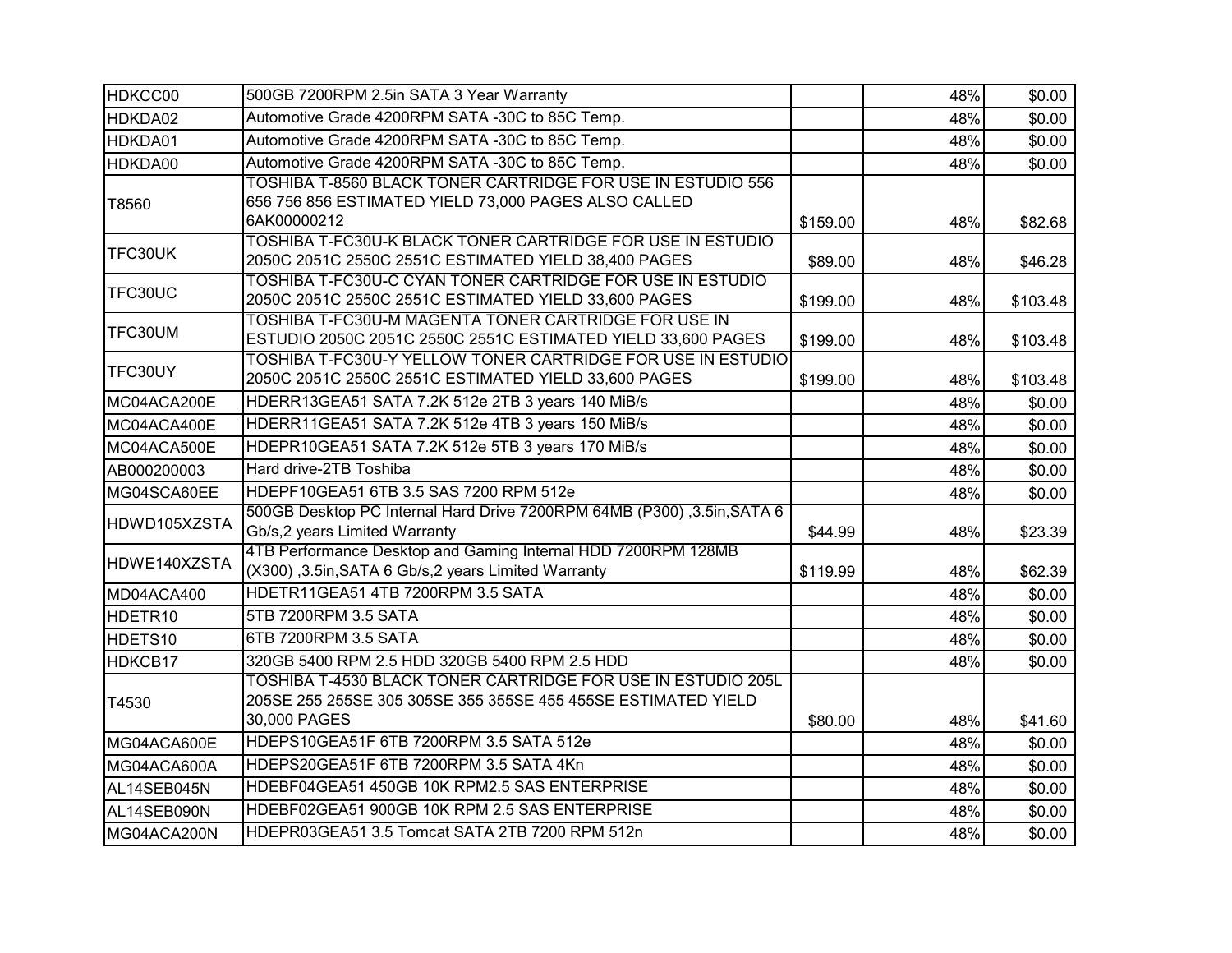| AL14SEB06EQ     | HDEBJ13GEA51 600 GB-Internal-2.5in-10000 RPM                                        |          | 48% | \$0.00   |
|-----------------|-------------------------------------------------------------------------------------|----------|-----|----------|
| AL14SEB09EQ     | HDEBJ12GEA51 900 GB-Internal-2.5in-10000 RPM                                        |          | 48% | \$0.00   |
| AL14SEB18EQ     | HDEBJ10GEA51  1.8 TB-Internal-2.5in-10000 RPM                                       |          | 48% | \$0.00   |
| AL14SEB06EP     | HDEBJ23GEA51 600 GB-Internal-2.5in-10000 RPM                                        |          | 48% | \$0.00   |
| AL14SEB09EP     | HDEBJ22GEA51 900 GB-Internal-2.5in-10000 RPM                                        |          | 48% | \$0.00   |
| AL14SEB12EP     | HDEBJ21GEA51 1.2 TB-Internal-2.5in-10000 RPM                                        |          | 48% | \$0.00   |
| AL14SEB18EP     | HDEBJ20GEA51 1.8 TB-Internal-2.5in-10000 RPM                                        |          | 48% | \$0.00   |
| HDEPF14GEA51    | HDEPF14GEA51 2TB 3.5 TOMCAT R SAS 7200 RPM 512E                                     |          | 48% | \$0.00   |
| HDEPF12GEA51    | HDEPF12GEA51 4TB 3.5 TOMCAT R SAS 7200 RPM 512E                                     |          | 48% | \$0.00   |
| MG04SCA20EA     | HDEPF24GEA51 2TB 3.5 TOMCAT R SAS 7200 RPM 4KN                                      |          | 48% | \$0.00   |
| MG04SCA40EA     | HDEPF22GEA51 4TB 3.5 TOMCAT R SAS 7200 RPM 4KN                                      |          | 48% | \$0.00   |
| MG04SCA50EA     | HDEPF21GEA51 5TB 3.5 TOMCAT R SAS 7200 RPM 4KN                                      |          | 48% | \$0.00   |
| MG04SCA20EN     | HDEPF04GEA51 2TB 3.5 TOMCAT R SAS 7200 RPM 512N                                     |          | 48% | \$0.00   |
| MG04SCA40EN     | HDEPF02GEA51 4TB 3.5 TOMCAT R SAS 7200 RPM 512N                                     |          | 48% | \$0.00   |
| MG04ACA400N     | HDEPR01GEA51 4TB 3.5 TOMCAT SATA 7200 RPM 512N                                      |          | 48% | \$0.00   |
| MC04ACA50DE     | HDERS11GEA51 5TB 3.5TOMCAT R CLOUD SATA 7200 RPM 512E                               |          | 48% | \$0.00   |
| MC04ACA600E     | HDERS10GEA51 6TB 3.5TOMCAT R CLOUD SATA 7200 RPM 512E                               |          | 48% | \$0.00   |
| MC04ACA50DA     | HDERS21GEA51 5TB 3.5 TOMCAT R CLOUD SATA 7200 RPM 4KN                               |          | 48% | \$0.00   |
| MC04ACA600A     | HDERS20GEA51 6TB 3.5 TOMCAT R CLOUD SATA 7200 RPM 4KN                               |          | 48% | \$0.00   |
|                 | TOSHIBA T-FC34U-K BLACK TONER CARTRIDGE FOR USE IN ESTUDIO                          |          |     |          |
| <b>TFC34UK</b>  | 287CS 287CSL 347CS 347CSL 407CS ESTIMATED YIELD 15,000 PAGES                        |          |     |          |
|                 | TFC34UK                                                                             | \$69.00  | 48% | \$35.88  |
|                 | TOSHIBA T-FC34U-C CYAN TONER CARTRIDGE FOR USE IN ESTUDIO                           |          |     |          |
| TFC34UC         | 287CS 287CSL 347CS 347CSL 407CS ESTIMATED YIELD 11,500 PAGES<br>TFC34UC             | \$159.95 | 48% | \$83.17  |
|                 | TOSHIBA T-FC34U-M MAGENTA TONER CARTRIDGE FOR USE IN                                |          |     |          |
| TFC34UM         | ESTUDIO 287CS 287CSL 347CS 347CSL 407CS ESTIMATED YIELD 11,500                      |          |     |          |
|                 | PAGES TFC34UM                                                                       | \$159.95 | 48% | \$83.17  |
|                 | TOSHIBA T-FC34U-Y YELLOW TONER CARTRIDGE FOR USE IN ESTUDIO                         |          |     |          |
| TFC34UY         | 287CS 287CSL 347CS 347CSL 407CS ESTIMATED YIELD 11,500 PAGES                        |          |     |          |
|                 | TFC34UY                                                                             | \$159.95 | 48% | \$83.17  |
| TFC50U-C        | TOSHIBA T-FC50UC CYAN TONER CARTRIDGE FOR USE IN ESTUDIO                            |          |     |          |
|                 | 2555C 3055C 3055CG 3555C 4555C 5055C 5055CG ESTIMATED YIELD                         |          |     |          |
|                 | 28,000 PAGES TFC50UC                                                                | \$209.95 | 48% | \$109.17 |
|                 | TOSHIBA T-FC50UK BLACK TONER CARTRIDGE FOR USE IN ESTUDIO                           |          |     |          |
| <b>TFC50U-K</b> | 2555C 3055C 3055CG 3555C 4555C 5055C 5055CG ESTIMATED YIELD<br>32,000 PAGES TFC50UK |          |     |          |
|                 |                                                                                     | \$99.95  | 48% | \$51.97  |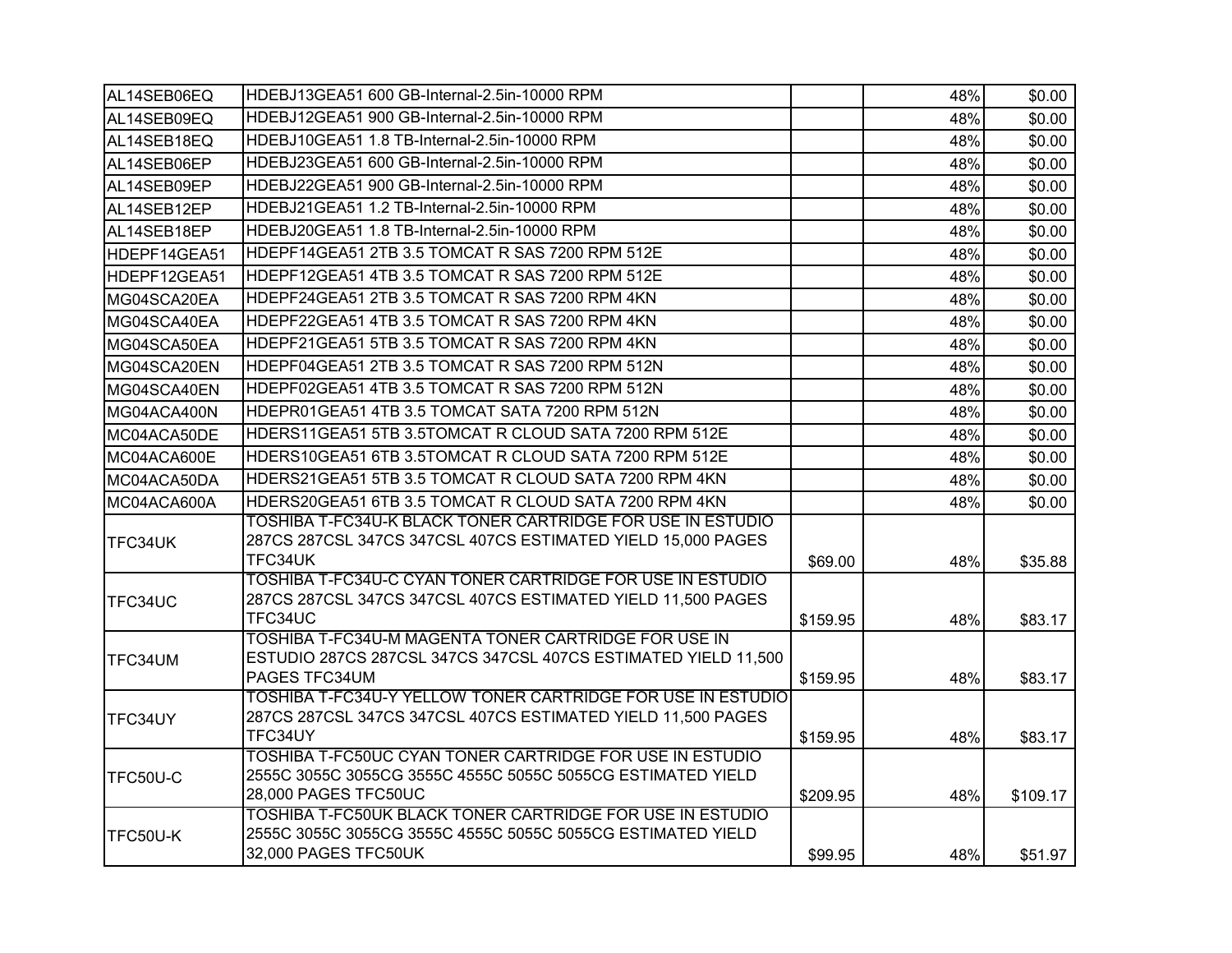| TFC50U-M       | TOSHIBA T-FC50UM MAGENTA TONER CARTRIDGE FOR USE IN<br>ESTUDIO 2555C 3055C 3055CG 3555C 4555C 5055C 5055CG ESTIMATED                                     |          |     |          |
|----------------|----------------------------------------------------------------------------------------------------------------------------------------------------------|----------|-----|----------|
|                | YIELD 28,000 PAGES TFC50UM                                                                                                                               | \$209.95 | 48% | \$109.17 |
| TFC50U-Y       | <b>TOSHIBA T-FC50UY YELLOW TONER CARTRIDGE FOR USE IN ESTUDIO</b><br>2555C 3055C 3055CG 3555C 4555C 5055C 5055CG ESTIMATED YIELD<br>28,000 PAGES TFC50UY | \$209.95 | 48% | \$109.17 |
|                | THNSN8240PCSE4240GB 2.5 SATA HAWK HK4R SSD - 7MM                                                                                                         |          | 48% | \$0.00   |
| TFC505UK       | TOSHIBA TFC505UK BLACK TONER CARTRIDGE FOR USE IN ESTUDIO<br>2505AC 3005AC 3505AC 4505AC 5005AC ESTIMATED YIELD 38,400<br><b>PAGES</b>                   | \$99.00  | 48% | \$51.48  |
| TFC505UC       | TOSHIBA TFC505UC CYAN TONER CARTRIDGE FOR USE IN ESTUDIO<br>2505AC 3005AC 3505AC 4505AC 5005AC ESTIMATED YIELD 33,600<br><b>PAGES</b>                    | \$189.00 | 48% | \$98.28  |
| TFC505UM       | TOSHIBA TFC505UM MAGENTA TONER CARTRIDGE FOR USE IN<br>ESTUDIO 2505AC 3005AC 3505AC 4505AC 5005AC ESTIMATED YIELD<br>33,600 PAGES                        | \$189.00 | 48% | \$98.28  |
| TFC505UY       | TOSHIBA TFC505UY YELLOW TONER CARTRIDGE FOR USE IN ESTUDIO<br>2505AC 3005AC 3505AC 4505AC 5005AC ESTIMATED YIELD 33,600<br><b>PAGES</b>                  | \$189.00 | 48% | \$98.28  |
| HDKGB64        | 1TB 5400RPM 2.5in SATA 6                                                                                                                                 |          | 48% | \$0.00   |
| T8570U         | TOSHIBA T8570U BLACK TONER CARTRIDGE FOR USE IN ESTUDIO 557<br>657 757 857 ESTIMATED YIELD 73,900 PAGES                                                  | \$99.99  | 48% | \$51.99  |
| T1910          | <b>TOSHIBA T1910 BLACK TONER CARTRIDGE FOR USE IN ESTUDIO 191F</b><br>ESTIMATED YIELD 10,000 PAGES                                                       | \$179.00 | 48% | \$93.08  |
| <b>TFC75UK</b> | TOSHIBA TFC75UK BLACK TONER CARTRIGE FOR USE IN ESTUDIO<br>5560C 5560CG 6560C 6570C ESTIMATED YIELD 77,400 PAGES                                         | \$169.00 | 48% | \$87.88  |
| TFC75UC        | TOSHIBA TFC75UC CYAN TONER CARTRIGE FOR USE IN ESTUDIO<br>5560C 5560CG 6560C 6570C ESTIMATED YIELD 29,500 PAGES                                          | \$209.00 | 48% | \$108.68 |
| TFC75UM        | TOSHIBA TFC75UM MAGENTA TONER CARTRIGE FOR USE IN ESTUDIO<br>5560C 5560CG 6560C 6570C ESTIMATED YIELD 29,500 PAGES                                       | \$209.00 | 48% | \$108.68 |
| TFC75UY        | TOSHIBA TFC75UY YELLOW TONER CARTRIGE FOR USE IN ESTUDIO<br>5560C 5560CG 6560C 6570C ESTIMATED YIELD 29,500 PAGES                                        | \$209.00 | 48% | \$108.68 |
| TFC28C         | TOSHIBA T-FC28-C CYAN TONER CARTRIDGE FOR USE IN ESTUDIO<br>2330C 2820C 2830C 3520C 3530C 4520C ESTIMATED YIELD 24,000<br><b>PAGES</b>                   | \$119.00 | 48% | \$61.88  |
| TFC28K         | TOSHIBA T-FC28-K BLACK TONER CARTRIDGE FOR USE IN ESTUDIO<br>2330C 2820C 2830C 3520C 3530C 4520C ESTIMATED YIELD 29,000<br><b>PAGES</b>                  | \$69.00  | 48% | \$35.88  |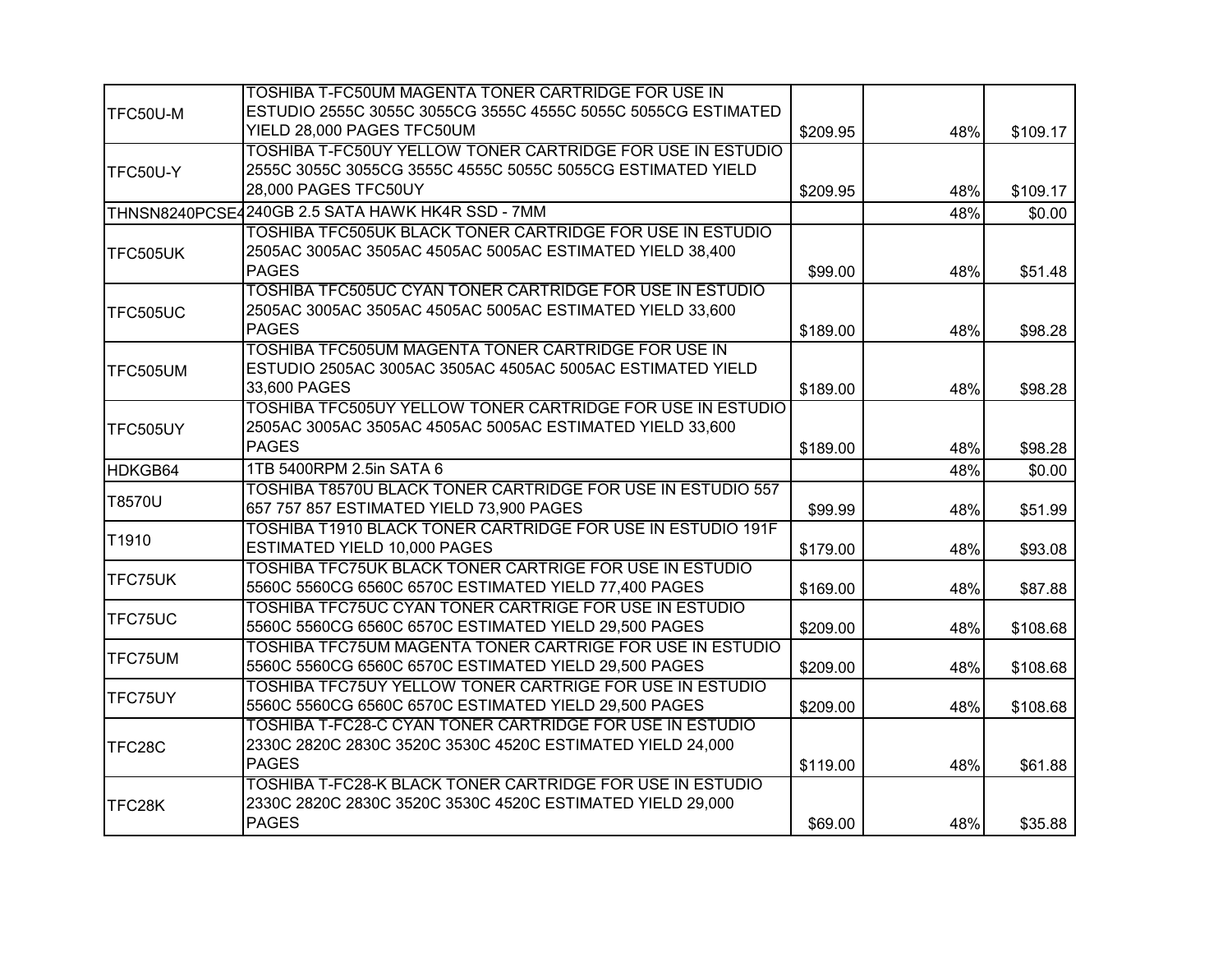|              | TOSHIBA T-FC28-M MAGENTA TONER CARTRIDGE FOR USE IN                                                                      |          |     |          |
|--------------|--------------------------------------------------------------------------------------------------------------------------|----------|-----|----------|
| TFC28M       | ESTUDIO 2330C 2820C 2830C 3520C 3530C 4520C ESTIMATED YIELD                                                              |          |     |          |
|              | 24,000 PAGES                                                                                                             | \$119.00 | 48% | \$61.88  |
| TFC28Y       | TOSHIBA T-FC28-Y YELLOW TONER CARTRIDGE FOR USE IN ESTUDIO<br>2330C 2820C 2830C 3520C 3530C 4520C ESTIMATED YIELD 24,000 |          |     |          |
|              | <b>PAGES</b>                                                                                                             | \$119.00 | 48% | \$61.88  |
| HDWQ140XZSTA | 4TB NAS Internal Hard Drive 7200RPM 128MB (N300), 3.5in, SATA 6 Gb/s, 3<br>years Limited Warranty                        | \$122.99 | 48% | \$63.95  |
| HDWN180XZSTA | 8TB NAS Internal Hard Drive 7200RPM 128MB (N300), 3.5in, SATA 6 Gb/s , 3<br>years Limited Warranty                       | \$219.99 | 48% | \$114.39 |
| HDWK105XZSTA | 500GB (7mm) Portable Internal HDD 5400RPM 8MB (L200)                                                                     | \$44.59  | 48% | \$23.19  |
| HDWJ110UZSVA | 2.5inch 1TB Bulk                                                                                                         | \$59.99  | 48% | \$31.19  |
| HDWD105UZSVA | 3.5inch 500GB Bulk                                                                                                       | \$49.99  | 48% | \$25.99  |
| HDTC920XK3AA | 2TB Canvio Advance Black, 2.5in, USB 3.0 / 2.0, 2 years Limited Warranty                                                 | \$69.99  | 48% | \$36.39  |
| HDTB420XK3AA | Canvio Basics 2TB - Black, 2.5in, USB 3.0 / 2.0, 1 year Limited Warranty                                                 | \$67.99  | 48% | \$35.35  |
| HDTB410XK3AA | Canvio Basics 1TB - Black, 2.5in, USB 3.0 / 2.0, 1 year Limited Warranty                                                 | \$51.99  | 48% | \$27.03  |
| MG07ACA14TE  | 14TB 3.5 SATA 7200RPM 512E                                                                                               |          | 48% | \$0.00   |
| MG07ACA14TA  | 14TB 3.5 SATA 7200RPM 4Kn                                                                                                |          | 48% | \$0.00   |
| MG07SCA14TE  | 14TB 3.5 SAS 7200RPM 512E                                                                                                |          | 48% | \$0.00   |
| MG07SCA14TA  | 14TB 3.5 SAS 7200RPM 4Kn                                                                                                 |          | 48% | \$0.00   |
| HDWG11AXZSTA | Toshiba N300 NAS - Hard drive - 10 TB - internal - 3.5 inch - SATA 6Gb/s -<br>7200 rpm - buffer: 256 MB (HDWG11AXZSTA)   | \$349.99 | 48% | \$181.99 |
| HDWL120XZSTA | 2TB (9.5mm) Laptop PC Internal HDD 5400RPM 128MB (L200),2.5in<br>(9.5mm), SATA 6 Gb/s, 2 years Limited Warranty          |          | 48% | \$0.00   |
| HDWR11AXZSTA | 10TB Performance Desktop and Gaming Internal HDD 7200RPM 256MB<br>(X300), 3.5in, SATA 6 Gb/s, 2 years Limited Warranty   | \$329.99 | 48% | \$171.59 |
| HDWL110XZSTA | 1TB internal                                                                                                             | \$47.99  | 48% | \$24.95  |
| HDKGB13ZKA01 | 1TB 2.5 inches 5400RPM 9.5mm Mobile                                                                                      |          | 48% | \$0.00   |
| HDKGB13ZKA01 | 1TB 2.5 inches 5400RPM 9.5mm Mobile - 50 pack                                                                            |          | 48% | \$0.00   |
| MG07SCA12TE  | HDEPM11GEA51F 12TB 3.5 inches SAS 7200RPM 512e                                                                           |          | 48% | \$0.00   |
| HDTB440XK3CA | Canvio Basics Portable Hard Drive                                                                                        | \$104.99 | 48% | \$54.59  |
| HDTC940XK3CA | Canvio Advance Portable Hard Drive                                                                                       | \$107.99 | 48% | \$56.15  |
| HDTC940XL3CA | Canvio Advance Portable Hard Drive                                                                                       | \$107.99 | 48% | \$56.15  |
| HDKCC01      | 320GB 7200RPM 2.5in SATA 50-Pack, 3 Year Warranty                                                                        |          | 48% | \$0.00   |
| AL15SEB09EP  | HDEBL23GEA51 900GB 2.5 inches SAS 10000RPM 4Kn                                                                           |          | 48% | \$0.00   |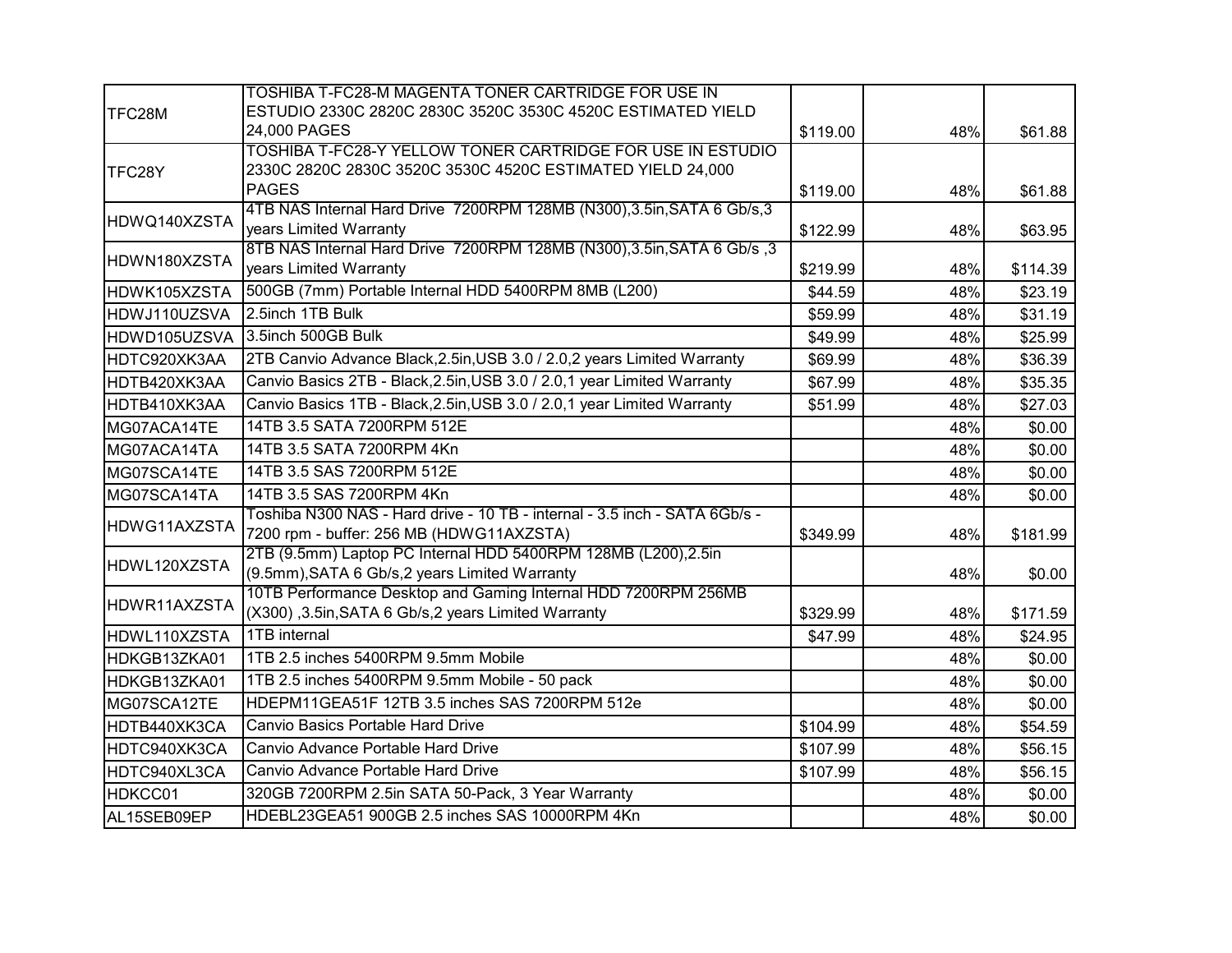| HDEPK10GEA51 | HDEPK10GEA51 10TB Enterprise SAS 12gb per second 3.5in 7200rpm           |          |     |          |
|--------------|--------------------------------------------------------------------------|----------|-----|----------|
|              | 256mib 512e                                                              |          | 48% | \$0.00   |
| HDWG21EXZSTA | 14TB NAS Internal Hard Drive 7200RPM 256MB (N300)                        | \$509.99 | 48% | \$265.19 |
|              | HDWG21CXZSTA Toshiba N300 NAS Internal Hard Drive                        | \$414.99 | 48% | \$215.79 |
| HDWR21EXZSTA | 14TB Performance Desktop and Gaming Internal HDD 7200RPM 256MB<br>(X300) | \$529.99 | 48% | \$275.59 |
| HDWR21CXZSTA | 12TB Performance Desktop and Gaming Internal HDD 7200RPM 256MB<br>(X300) | \$419.99 | 48% | \$218.39 |
|              | HDWT360UZSVAR 6TB Surveillance Internal Hard Drive 7200RPM 256MB (S300)  | \$174.99 | 48% | \$90.99  |
|              | HDWT380UZSVAR 8TB Surveillance Internal Hard Drive 7200RPM 256MB (S300)  | \$234.88 | 48% | \$122.14 |
|              | HDWT31AUZSVAR 10TB Surveillance Internal Hard Drive 7200RPM 256MB (S300) | \$304.99 | 48% | \$158.59 |
| HDTP240XK3CA | Canvio Ready Portable Hard Drive                                         | \$104.99 | 48% | \$54.59  |
| MG04SCA60EA  | HDEPF20GEA51 6TB 3.5 SAS 7200 RPM Tomcat                                 |          | 48% | \$0.00   |
| AL15SEB090N  | HDEBL03GEA51 900GB 2.5 SAS 10000RPM 512n                                 |          | 48% | \$0.00   |
| AL15SEB24EP  | HDEBL20GEA51 2.4TB 2.5 SAS 10K RPM 4Kn                                   |          | 48% | \$0.00   |
| HDEPR13GEA51 | HDEPR13GEA51 3.5 TOMCAT/SATA/512E/2TB                                    |          | 48% | \$0.00   |
| MG04ACA300A  | HDEPR22GEA51 3.5 TOMCAT/SATA/4KN/3TB                                     |          | 48% | \$0.00   |
| MG04ACA300E  | HDEPR12GEA51 3.5 TOMCAT/SATA/512E/3TB                                    |          | 48% | \$0.00   |
| MG04ACA400A  | HDEPR21GEA51 3.5 TOMCAT/SATA/4KN/4TB                                     |          | 48% | \$0.00   |
| HDEPR11GEA51 | HDEPR11GEA51 4TB 7200RPM 3.5 SATA 512e                                   |          | 48% | \$0.00   |
| MG04ACA500A  | HDEPR20GEA51 3.5 TOMCAT/SATA/4KN/5TB                                     |          | 48% | \$0.00   |
| MG05ACA800A  | HDEPT20GEA51 8TB 3.5 SATA 7200RPM 4Kn                                    |          | 48% | \$0.00   |
| MG06ACA10TA  | HDEPV20GEA51F 10TB 3.5 SATA 7200RPM 4KN                                  |          | 48% | \$0.00   |
| MG06ACA10TE  | HDEPV10GEA51F 10TB 3.5 SATA 7200RPM 512E                                 |          | 48% | \$0.00   |
| MG07ACA12TA  | 12TB 3.5 SATA 7200RPM 4Kn                                                |          | 48% | \$0.00   |
| HDTD310XK3DA | Canvio Slim Portable Hard Drive                                          | \$69.99  | 48% | \$36.39  |
| HDTD320XK3EA | Canvio Slim Portable Hard Drive                                          | \$84.99  | 48% | \$44.19  |
| HDTD310XS3DA | Canvio Slim Portable Hard Drive                                          | \$69.99  | 48% | \$36.39  |
| HDTD320XS3EA | Canvio Slim Portable Hard Drive                                          | \$84.99  | 48% | \$44.19  |
|              | HDWT140UZSVAR Toshiba S300 Surveillance Internal Hard drive              | \$114.99 | 48% | \$59.79  |
|              | HDWT150UZSVAR Toshiba S300 Surveillance Internal Hard drive              | \$144.99 | 48% | \$75.39  |
| AL15SEB060N  | HDEBL04GEA51 600GB 2.5in SAS 10000RPM 512n                               |          | 48% | \$0.00   |
| HDEPX10GEA51 | HDEPX10GEA51 16TB 3.5 SATA 7200RPM 512e                                  |          | 48% | \$0.00   |
| MG08ACA16TA  | HDEPX20GEA51 16TB 3.5 SATA 7200RPM 4Kn                                   |          | 48% | \$0.00   |
| MG08SCA16TE  | HDEPN10GEA51 16TB 3.5 SAS 7200RPM 512e                                   |          | 48% | \$0.00   |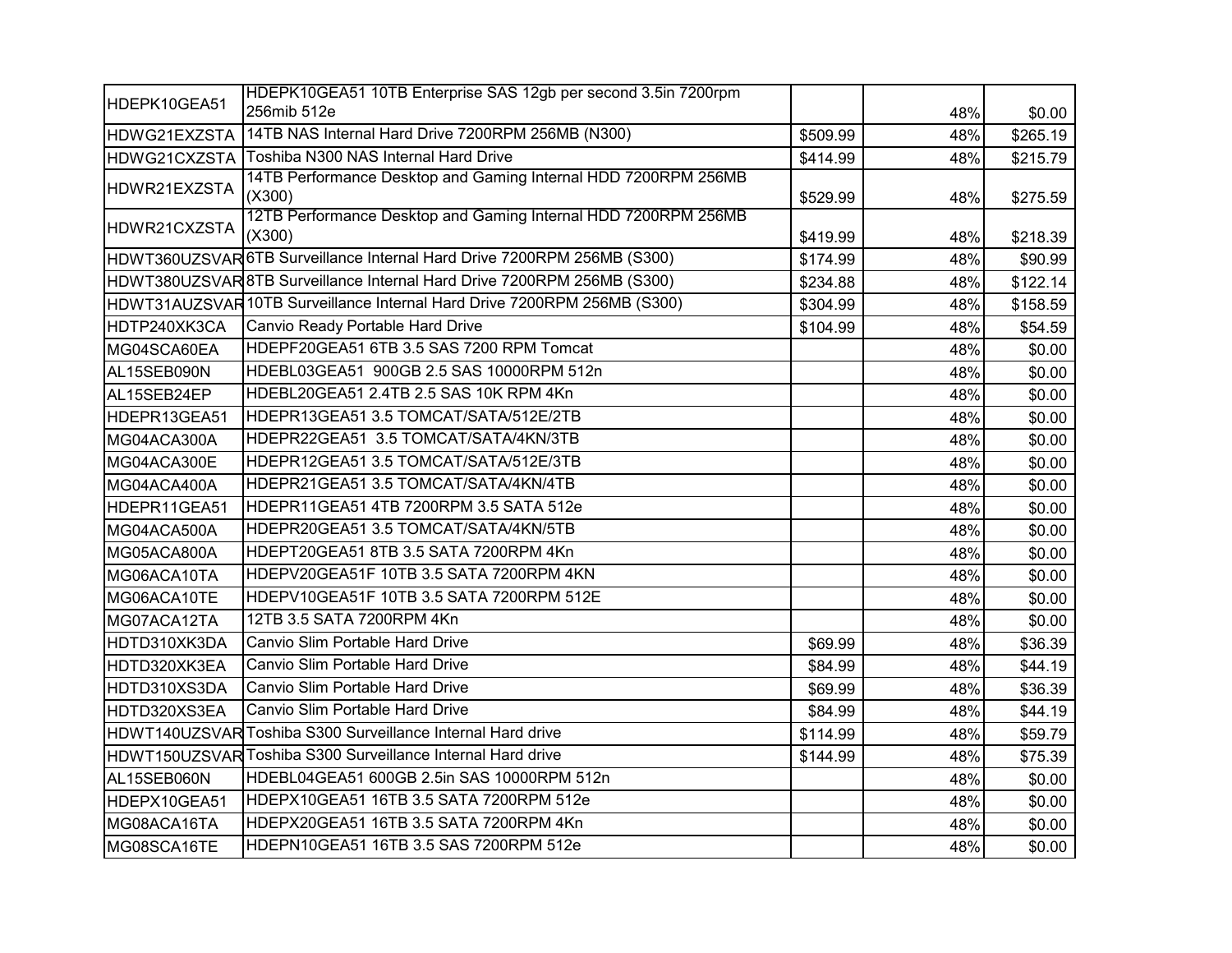| MG08SCA16TA     | HDEPN20GEA51 16TB 3.5 SAS 7200RPM 4Kn                                                                                 |          | 48% | \$0.00   |
|-----------------|-----------------------------------------------------------------------------------------------------------------------|----------|-----|----------|
|                 | TOSHIBA T3008U BLACK TONER CARTRIDGE FOR USE IN ESTUDIO                                                               |          |     |          |
| T3008U          | 2008A 2508A 3008A 3008AG 3508A 4508A 5008A 5008AG ESTIMATED                                                           |          |     |          |
|                 | YIELD 43,900 PAGES                                                                                                    | \$99.00  | 48% | \$51.48  |
| MG07ACA12TE     | HDEPW11GEA51F 12TB 3.5 SATA 7200RPM 512E                                                                              |          | 48% | \$0.00   |
|                 | TOSHIBA T-5018U BLACK TONER CARTRIDGE FOR USE IN ESTUDIO                                                              |          |     |          |
| T5018U          | 2518A 3018A 3518A 4518A 5018A ESTIMATED YIELD 43,900 PAGES                                                            | \$89.99  | 48% | \$46.79  |
| T5508U          | TOSHIBA T-5508U BLACK TONER FOR USE IN ESTUDIO 5508A 6508A                                                            |          |     |          |
|                 | 6508AG 7508A 8508A 8508AG ESTIMATED YIELD 106,600 PAGES                                                               | \$169.00 | 48% | \$87.88  |
| T6518U          | TOSHIBA T-6518U BLACK TONER FOR USE IN ESTUDIO 5518A 6518A                                                            |          |     |          |
|                 | 7518A 8518A ESTIMATED YIELD 106,600 PAGES                                                                             | \$169.00 | 48% | \$87.88  |
|                 | TOSHIBA TBFC505 WASTE TONER CONTAINER FOR USE IN ESTUDIO                                                              |          |     |          |
| TBFC505         | 2505AC 2515AC 2555C 3005AC 3015AC 3055C 3505AC 3515AC 3555C                                                           |          |     |          |
|                 | 4505AC 4515AC 4555C 5005AC 5015AC 5055AC ESTIMATED YIELD                                                              |          |     |          |
|                 | 120,000 PAGES ALSO CALLED TBFC50 6AG00007690 6AG00005100                                                              | \$29.00  | 48% | \$15.08  |
| TFC415UC        | TOSHIBA TFC415UC CYAN TONER FOR USE IN ESTUDIO 2515AC                                                                 |          |     |          |
|                 | 3015AC 3515AC 4515AC 5015AC ESTIMATED YIELD 33,600 PAGES                                                              | \$139.00 | 48% | \$72.28  |
| TFC415UK        | <b>TOSHIBA TFC415UK BLACK TONER FOR USE IN ESTUDIO 2515AC</b>                                                         |          |     |          |
|                 | 3015AC 3515AC 4515AC 5015AC ESTIMATED YIELD 38,400 PAGES                                                              | \$72.00  | 48% | \$37.44  |
| TFC415UM        | TOSHIBA TFC415UM MAGENTA TONER FOR USE IN ESTUDIO 2515AC                                                              |          |     |          |
|                 | 3015AC 3515AC 4515AC 5015AC ESTIMATED YIELD 33,600 PAGES                                                              | \$139.00 | 48% | \$72.28  |
| TFC415UY        | TOSHIBA TFC415UY YELLOW TONER FOR USE IN ESTUDIO 2515AC                                                               |          |     |          |
|                 | 3015AC 3515AC 4515AC 5015AC ESTIMATED YIELD 33,600 PAGES<br>TOSHIBA T-FC556UC CYAN TONER CARTRIDGE FOR USE IN ESTUDIO | \$139.00 | 48% | \$72.28  |
|                 | 5506AC 5506ACT 6506AC 6506ACT 7506AC 7506ACT ESTIMATED YIELD                                                          |          |     |          |
| TFC556UC        | 39,200 PAGES                                                                                                          |          |     |          |
|                 | TOSHIBA T-FC556UK BLACK TONER CARTRIDGE FOR USE IN ESTUDIO                                                            | \$225.00 | 48% | \$117.00 |
|                 | 5506AC 5506ACT 6506AC 6506ACT 7506AC 7506ACT ESTIMATED YIELD                                                          |          |     |          |
| TFC556UK        | 106,600 PAGES                                                                                                         | \$239.00 | 48% | \$124.28 |
|                 | TOSHIBA T-FC556UM MAGENTA TONER CARTRIDGE FOR USE IN                                                                  |          |     |          |
| <b>TFC556UM</b> | ESTUDIO 5506AC 5506ACT 6506AC 6506ACT 7506AC 7506ACT                                                                  |          |     |          |
|                 | ESTIMATED YIELD 39,200 PAGES                                                                                          | \$225.00 | 48% | \$117.00 |
|                 | <b>TOSHIBA T-FC556UY YELLOW TONER CARTRIDGE FOR USE IN</b>                                                            |          |     |          |
| TFC556UY        | ESTUDIO 5506AC 5506ACT 6506AC 6506ACT 7506AC 7506ACT                                                                  |          |     |          |
|                 | ESTIMATED YIELD 39,200 PAGES                                                                                          | \$225.00 | 48% | \$117.00 |
| AL15SEB18EP     | HDEBL21GEA51 1.8TB 2.5 SAS 10000RPM 4KN                                                                               |          | 48% | \$0.00   |
| HDKCB88ZKA01    | HDKCB88ZKA01 1TB 2.5IN 7MM MOBILE                                                                                     |          | 48% | \$0.00   |
|                 | HDKGB84ZKA01 2TB 2.5IN 9.5MM MOBILE                                                                                   |          |     |          |
| HDKGB84ZKA01    |                                                                                                                       |          | 48% | \$0.00   |
| HDKFB21         | HDKFB21 4TB 2.5IN 15MM MOBILE                                                                                         |          | 48% | \$0.00   |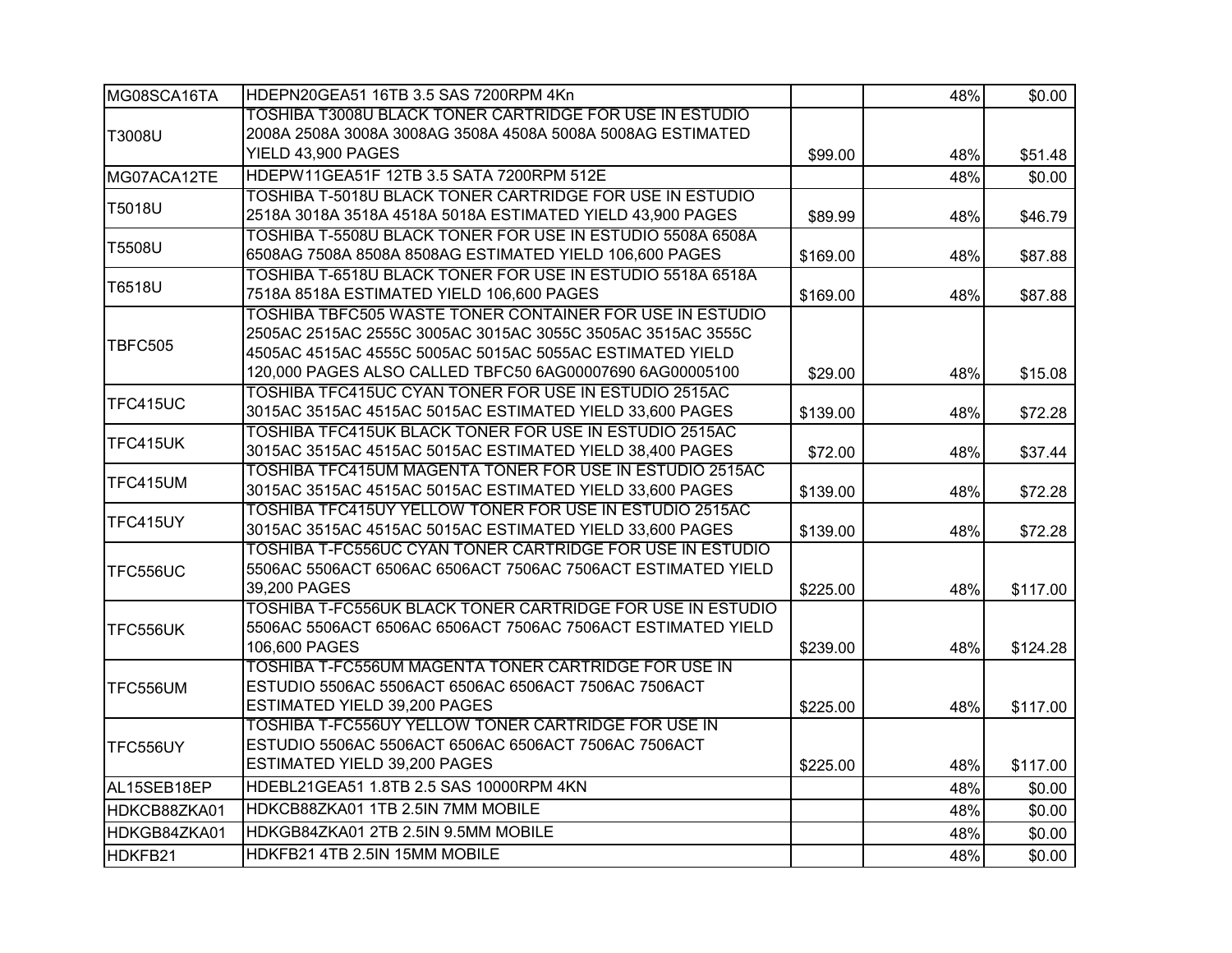| HDWK105UZSVA | HDKCB16ZKA01 500GB 2.5in 7mm MOBILE w/ Color Label                                                         |          | 48% | \$0.00   |
|--------------|------------------------------------------------------------------------------------------------------------|----------|-----|----------|
| HDEPV13GEA51 | HDEPV13GEA51 6TB 3.5 SATA 7200 RPM 512e                                                                    |          | 48% | \$0.00   |
| MG06ACA800E  | HDEPV11GEA51 8TB 3.5 SATA 7200RPM 512e                                                                     |          | 48% | \$0.00   |
| MG06SCA600E  | HDEPK13GEA51 6TB 3.5 SAS 7200 RPM 512e                                                                     |          | 48% | \$0.00   |
| MG06SCA800E  | HDEPK11GEA51 8TB 3.5 SAS 7200RPM 512e                                                                      |          | 48% | \$0.00   |
| AL15SEB030N  | HDEBL05GEA51 300GB 2.5in SAS 10000RPM 512n                                                                 |          | 48% | \$0.00   |
| HDWR180XZSTA | Toshiba 8TB X300 NAS Internal Hard Drive                                                                   | \$219.99 | 48% | \$114.39 |
| HDWG180XZSTA | Toshiba 8TB N300 NAS Internal Hard Drive                                                                   | \$219.99 | 48% | \$114.39 |
| HDTCA10XR3AA | Canvio Advance 1TB Red                                                                                     | \$59.99  | 48% | \$31.19  |
| HDTCA20XR3AA | Canvio Advance 2TB Red                                                                                     | \$79.99  | 48% | \$41.59  |
| HDTCA40XR3CA | Canvio Advance 4TB Red                                                                                     | \$109.99 | 48% | \$57.19  |
| HDTCA10XK3AA | Canvio Advance 1TB Black                                                                                   | \$59.99  | 48% | \$31.19  |
| HDTCA20XK3AA | Canvio Advance 2TB Black                                                                                   | \$79.99  | 48% | \$41.59  |
| HDTCA40XK3CA | Canvio Advance 4TB Black                                                                                   | \$109.99 | 48% | \$57.19  |
| HDTCA10XW3AA | Canvio Advance 1TB White                                                                                   | \$59.99  | 48% | \$31.19  |
| HDTCA20XW3AA | Canvio Advance 2TB White                                                                                   | \$79.99  | 48% | \$41.59  |
| HDTCA40XW3CA | Canvio Advance 4TB White                                                                                   | \$109.99 | 48% | \$57.19  |
| HDTCA10XG3AA | CANVIO Advance Portable External Hard Drive, USB 3.0/2.0, 1TB, Green, 2-                                   |          |     |          |
|              | Year Standard Limited Warranty                                                                             | \$59.99  | 48% | \$31.19  |
| HDTCA20XG3AA | CANVIO Advance Portable External Hard Drive, USB 3.0/2.0, 2TB, Green, 2-<br>Year Standard Limited Warranty | \$79.99  | 48% |          |
|              | CANVIO Advance Portable External Hard Drive, USB 3.0/2.0, 4TB, Green, 2-                                   |          |     | \$41.59  |
| HDTCA40XG3CA | Year Standard Limited Warranty                                                                             | \$109.99 | 48% | \$57.19  |
| HDTP310XK3AA | Canvio Ready (B3) 1TB Black                                                                                | \$51.99  | 48% | \$27.03  |
| HDTP320XK3AA | Canvio Ready (B3)2TB Black                                                                                 | \$69.99  | 48% | \$36.39  |
| HDTP340XK3CA | Canvio Ready (B3) 4TB Black                                                                                | \$99.99  | 48% | \$51.99  |
| HDTX110XK3AA | <b>Canvio Gaming 1TB Black</b>                                                                             | \$69.99  | 48% | \$36.39  |
| HDTX120XK3AA | Canvio Gaming 2TB Black                                                                                    | \$79.99  | 48% | \$41.59  |
| HDTX140XK3CA | Canvio Gaming 4TB BLACK                                                                                    | \$119.99 | 48% | \$62.39  |
| HDTX110XSCAA | Canvio Flex 1TB Silver                                                                                     | \$69.99  | 48% | \$36.39  |
| HDTX120XSCAA | Canvio Flex 2TB Silver                                                                                     | \$79.99  | 48% | \$41.59  |
| HDTX140XSCCA | Canvio Flex 4TB SILVER                                                                                     | \$109.99 | 48% | \$57.19  |
| HDWR160XZSTA | Toshiba X300 Performance and Gaming Hard Drive                                                             | \$179.99 | 48% | \$93.59  |
| HDEPR04GEA51 | 1TB 3.5 SATA 7200RPM 512n                                                                                  |          | 48% | \$0.00   |
| HDEPV21GEA51 | 8TB 3.5 SATA 7200RPM 4Kn                                                                                   |          | 48% | \$0.00   |